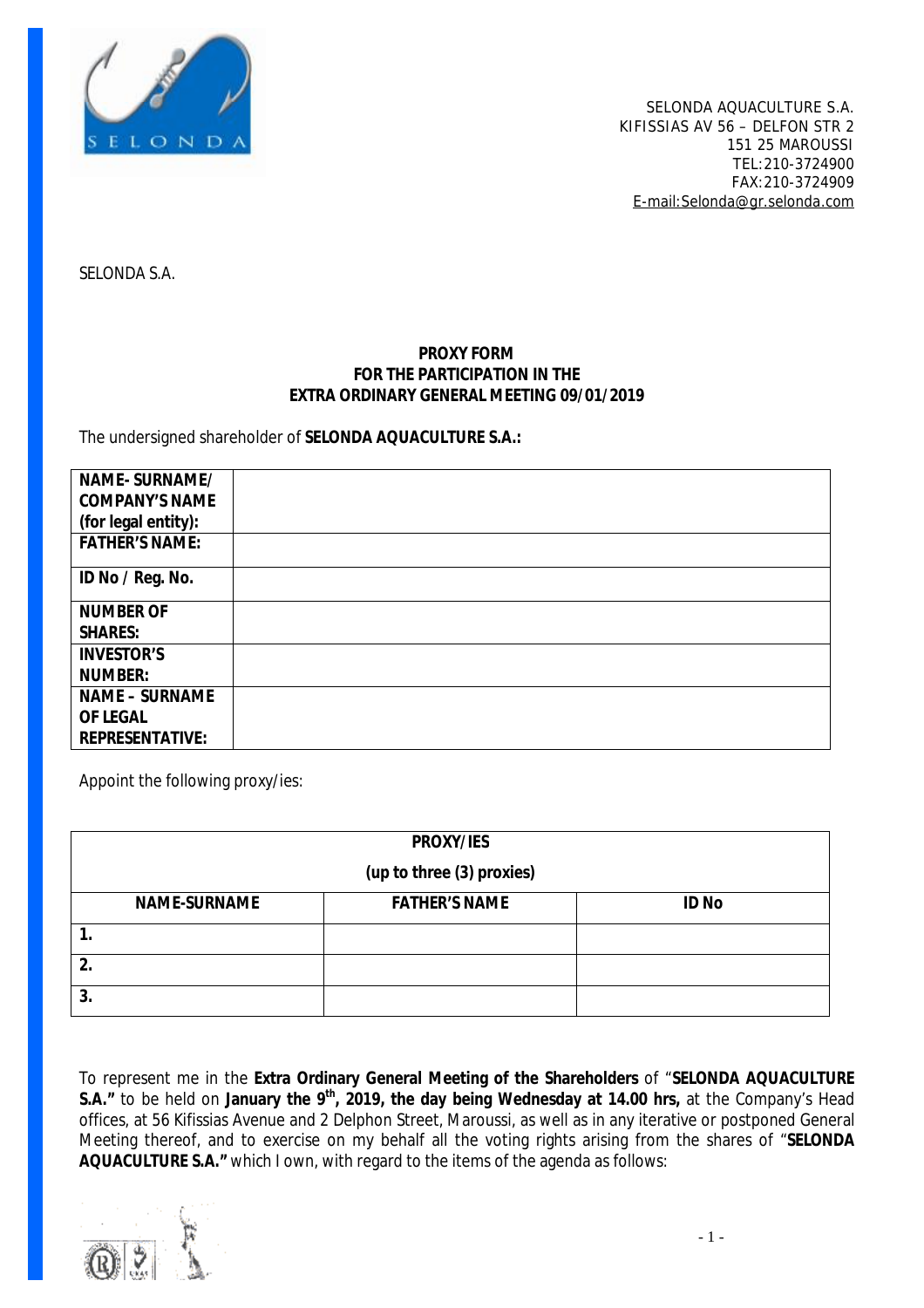

SELONDA S.A.

| <b>ITEMS</b>                                                               | <b>FOR</b> | <b>AGAINST</b> | <b>ABSTENTION</b> | AT ABSOLUTE<br><b>DISCRETION</b> |
|----------------------------------------------------------------------------|------------|----------------|-------------------|----------------------------------|
| ITEM No.1 : Amendment of the article 12 of<br>the Statutes of the Company. |            |                |                   |                                  |
| ITEM No.2 : Miscellaneous subjects.                                        |            |                |                   |                                  |

Please mark your vote by an √ or Other (to be sufficiently described)

……………………………………………………………………………………………………………………………………………………………………………

………………………………………………....................................................................................

(The shareholder who will opt to vote through proxy voting, letting the proxy to vote according to his own free judgment, should examine whether he is obliged to notify this authorization pursuant to Law 3556/2007).

I would like to inform you that I have already informed the Proxy/ies regarding the obligation of notification pursuant to article 28a par. 3 of Codified Law 2190/1920.

#### **Voting rules if there are more than one (1) Proxies**

In case of appointment of more than one Proxies the following occur:

………………………………………………....................................................................................

| All Proxies act jointly                                                      |  |  |
|------------------------------------------------------------------------------|--|--|
| Each Proxy act separately                                                    |  |  |
| If more than one Proxies attend the General Meeting, all Proxies act jointly |  |  |
| Please mark your vote by an $\sqrt{ }$                                       |  |  |
| or                                                                           |  |  |

Other (to be sufficiently described)

……………………………………………………………………………………………………………………………………………………………………………

The present does not stand if I notify the Company, at least three (3) days prior to the General Meeting, of a written revocation of the present proxy.